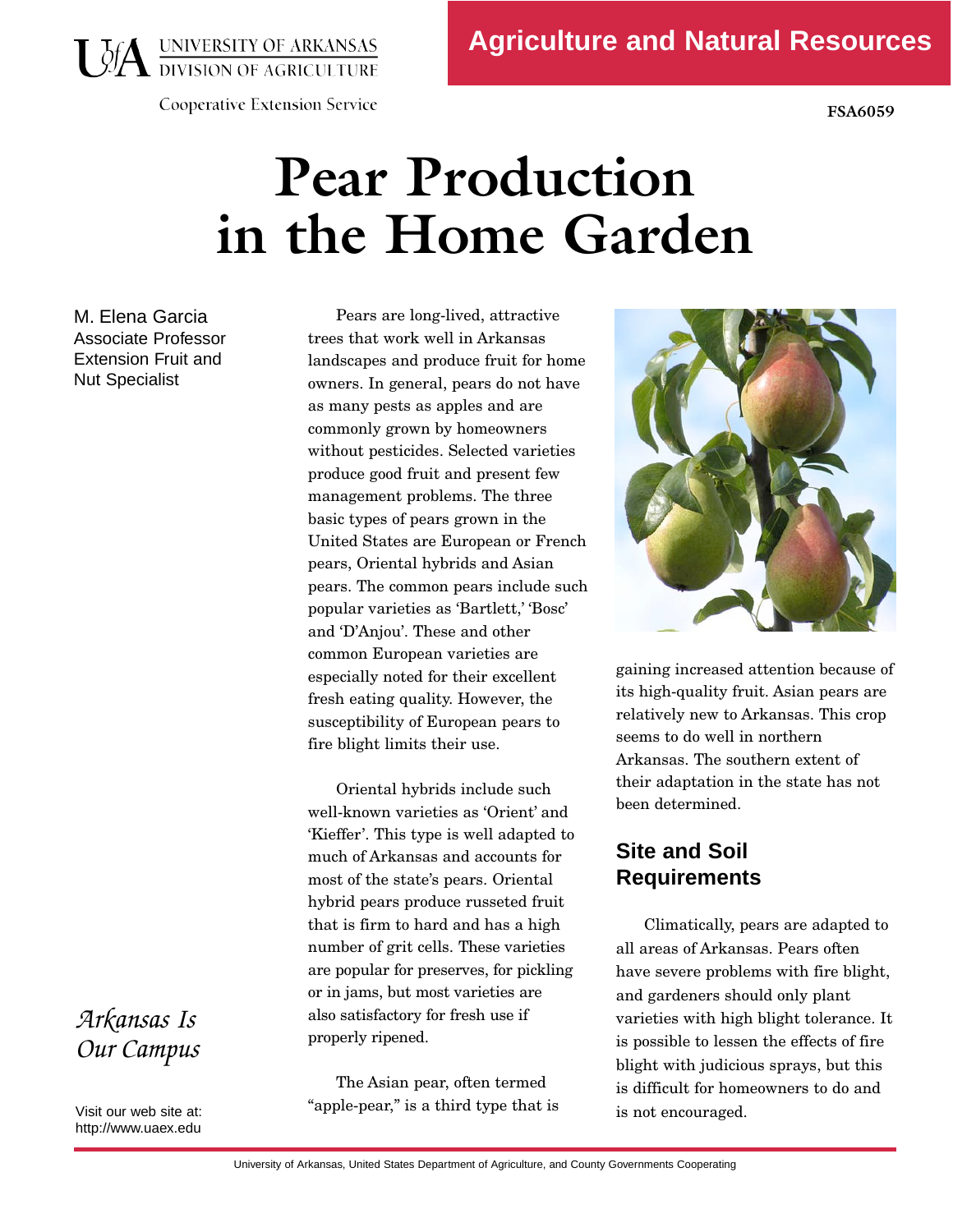Good drainage is an important soil requirement,<br>although pears are more tolerant of poorly drained soil than most other fruit trees. Sandy soils are best, soil than most other fruit trees. Sandy some dre best, but garden trees can be grown in clay or heavy loam soils in most parts of Arkansas.

 reduce the incidence of disease. Plentiful sunlight is a key factor for maximum fruit production. Choose an area of the yard in full sun or nearly full sun. Morning sunshine is particularly important for early drying of dew, which will

 pears planted in low areas (valleys, along streams, etc.). Pears bloom early and blossoms are subject to spring freeze damage, which occurs most often on

#### **Purchasing Trees**

Use only recommended varieties obtained from a reliable source. So-called "bargain" trees are rarely a bargain.

Select a healthy, 2- to 4-foot tree with at least a 1/2-inch trunk diameter. Large trees are often less 1/2 inch trunk diameter. Large trees are often less desirable than smaller trees because larger trees usually lose a greater portion of the root system when dug from the nursery.

Larger nursery trees that are two years old or<br>older frequently lack sufficient buds where side older frequently later sufficient buds where side branches should be developed on the lower portion of the trunk.

Be sure that roots are protected when purchasing bare-root trees. They should be wrapped or covered with moist media, such as sawdust or hay, to prevent drying.

#### **Pollination**

 primarily by insect (mostly bees), so plant trees of Ĭ Most pears are self-unfruitful, so two varieties are<br>necessary for good fruit production. Pollen transfer is primarily by insect (mostly bees), so plant trees of different varieties within 40 to 50 feet of each other.

#### **Varieties and Rootstocks**

rootstock. The Old Home pear is also used as a root-Most pear trees sold in Arkansas are budded onto *Pyrus calleryana*, a disease-resistant, drought-tolerant stock, and trees from nurseries outside Arkansas may be budded to this variety. Trees budded to either of these rootstocks are full-sized and usually long-lived. these rootstocks are full-sized and usually long-lived. Other rootstocks, including dwarf quince, are usually less successful in Arkansas.

#### **Oriental Hybrid Varieties**

Most of the pears grown in Arkansas are fire varieties are harvested firm and then ripened in storage. 'Kieffer' is recommended chiefly because of high resistance to fire blight. Properly ripened, it will  $h = h + h + h + h + h + h + h + h + h + h + h$ soften, but its high grit cell content makes it coarsetextured and limits its appeal for fresh consumption. Most pears are best picked firm and then allowed to soften in a cool, dark place. They are ready to eat when they become slightly soft to the touch. Connect and 'Seckel' pears can be enjoyed straight from the tree.

#### **Asian Varieties**

Asian pears require greater care than Oriental<br>hybrid varieties and are suggested for trial only. They generally have only moderate fire blight tolerance. generally have only moderate fire blight tolerance. Their combination of apple-like texture and pear flavor and aroma is highly desirable for fresh eating.<br>Most varieties ripen about one month earlier than Most varieties ripen about one month earlier than Oriental hybrid varieties commonly grown in  $A = \sum_{i=1}^{n} A_i$ green color. Preliminary grower trials indicate they will do well in Arkansas.

#### **Soil Preparation and Planting**

Plant pear trees in the winter or early spring<br>while they are dormant. When fruit trees arrive from the nursery, inspect them for damage and general condition. Do not accept trees if roots are not moist. condition. Do not accept trees if roots are not moist.  $S<sub>0</sub>$  and the roots in water for  $30$  minutes to an hour before planting.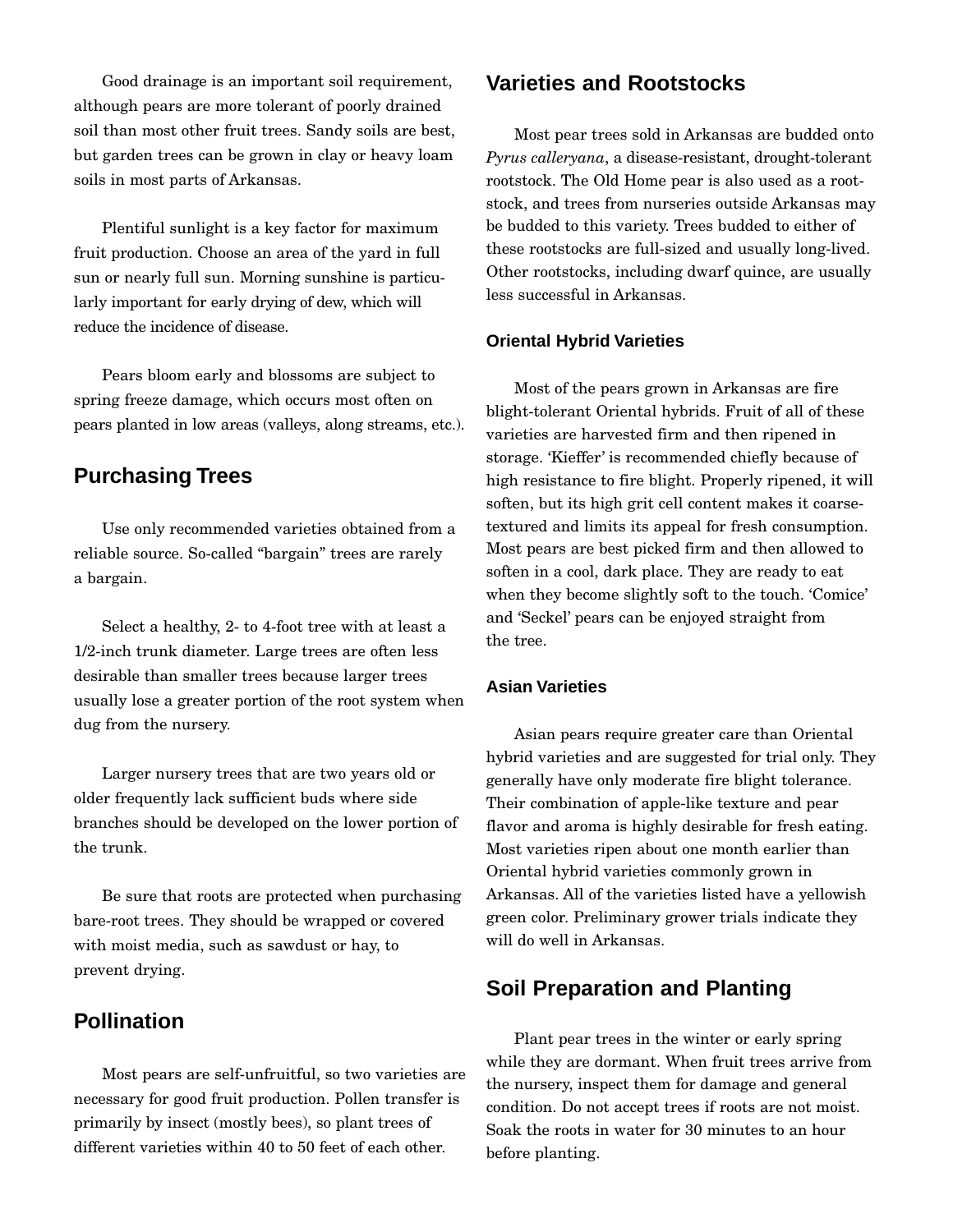**Table 1. Recommended Pear Varieties for Arkansas** 

| <b>Type</b> | <b>Cultivar</b>       | <b>Notes</b>                                                                                                                                                                                                                       |
|-------------|-----------------------|------------------------------------------------------------------------------------------------------------------------------------------------------------------------------------------------------------------------------------|
| European    | Comice                | Large, broad-based, greenish-yellow fruit. Finely textured flesh. Excellent<br>dessert, but not canning. Grit cells: Low. Large, vigorous tree. Good fire blight<br>resistance. Low chill: 600 chilling hours.                     |
|             | <b>Harrow Delight</b> | Medium-sized fruit with attractive red blush over yellow background. Flesh is<br>high quality with very low grit cells. Hardy, productive tree with high resistance to<br>fire blight.                                             |
|             | Kieffer               | Oriental hybrid type. Large, long, yellow-golden fruit. Coarse texture. Good for<br>canning. Fruit is picked while still hard and stored in a cool place. Can be<br>self-fruitful. Hard, vigorous. High resistance to fire blight. |
|             | Maxine                | Bartlett type. Large, golden, firm fruit with very low grit cells. Good for fresh<br>eating, canning and preserves. Tree highly productive, upright habit. High fire<br>blight resistance.                                         |
|             | Magness               | Greenish-yellow, medium-sized fruit with a red blush. Smooth flesh. Good for<br>fresh eating but not canning. Stores well. Does not produce good pollen. High fire<br>blight resistance.                                           |
|             | Moonglow              | A Comice seedling. Medium-large, dull yellow fruit. Excellent for fresh juice or<br>canning; stores well. High resistance to fire blight. Requires 700 chilling hours.                                                             |
|             | Seckel                | Commonly called Sugar Pear. Not very attractive looking due to its russet skin,<br>but great flavor. Smooth flesh. Excellent dessert pear. Self-fertile, but benefits<br>from cross-pollination. Some fire blight resistance.      |
| Asian       | Shinsesik1            | Round, firm, yellow-skinned fruit that can be stored up to three months in<br>common storage. Can be self-pollinating. Moderate resistance to fire blight.                                                                         |
|             | 20th Century          | Common cultivar also known as Nijisseiki. Fruit is round and yellow skinned. Can<br>store for a long period of time. Moderate resistance to fire blight.                                                                           |

 If soil at the planting site is compacted, thoroughly be done to determine the soil pH and nutrient needs. A soil pH of  $6.0$  to  $6.5$  is optimum for pears, but trees  $\frac{1}{1}$   $\frac{1}{1}$   $\frac{1}{1}$   $\frac{1}{1}$   $\frac{1}{1}$   $\frac{1}{1}$   $\frac{1}{1}$   $\frac{1}{1}$   $\frac{1}{1}$   $\frac{1}{1}$   $\frac{1}{1}$   $\frac{1}{1}$   $\frac{1}{1}$   $\frac{1}{1}$   $\frac{1}{1}$   $\frac{1}{1}$   $\frac{1}{1}$   $\frac{1}{1}$   $\frac{1}{1}$   $\frac{1}{1}$   $\frac{1}{1}$   $\frac{1}{1}$  usually do well in some H one pH 5.0 to 7.0.

Dig a planting hole large enough to spread the root system in a natural position. Larger holes filled with topsoil are of no benefit unless the soil at the planting site is extremely poor (rocky, calcareous, planting site is extremely poor (rocky, calcareous, etc.). Do not add fertilizer to the planting hole.

Trim off broken or damaged root parts before<br>planting. Set the plants at the same depth at which they were growing in the nursery. Work soil in and around the roots, firming to eliminate air pockets as the hole is filled. Do not leave a depression around the tree. Water the tree thoroughly and check for air the tree. Water the tree thoroughly and check for air pockets. If the tree settles, gently lift it to the proper planting depth.

Cut off the newly planted tree at 24 to 30 inches and remove all side branches. This is necessary to compensate for roots lost when the tree was dug at the nursery.

### **Training and Pruning**

Pruning a young tree controls its shape by<br>developing a strong, well-balanced framework of scaffold branches. Remove or cut back unwanted branches early to avoid the necessity of large cuts in branches early to avoid the necessity of large cuts in later years. The preferred method of training pear trees is described in Figures 1 through 6.

The multiple leader system described in the<br>figures offers several advantages over trees trained to a single trunk. The multiple leader system has more, but shorter, side limbs; there is more fruiting wood in the tree's upper portion in the early years; and there the tree's upper portion in the early years; and there is no need to use spreaders to make trees grow wider.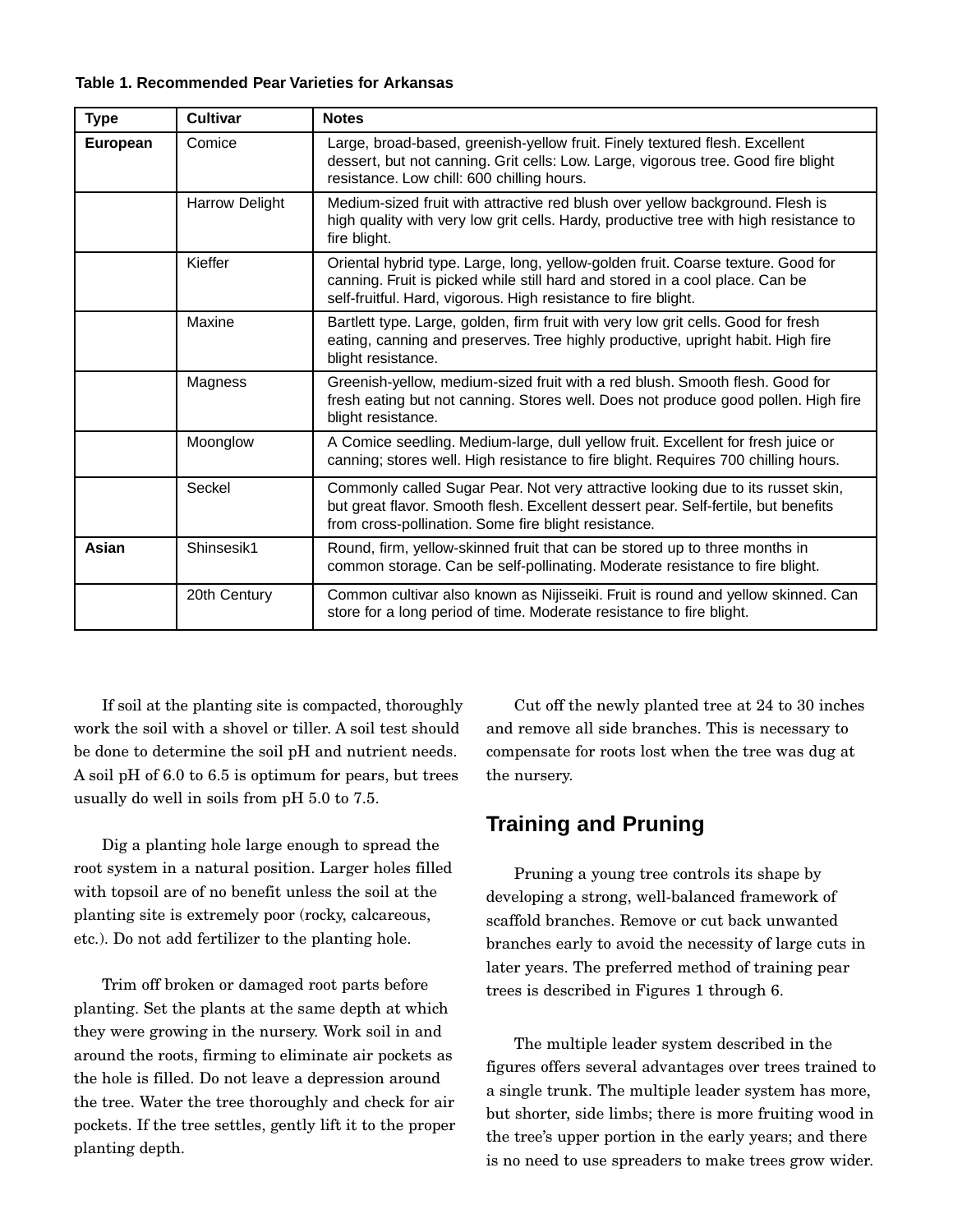Also, in cases of severe fire blight damage, multiple leaders offer more chances of escape from serious injury than trees with a single leader.



**Figure 4. Second winter – cut back the leaders leaving 20 to 30 inches of last year's growth. Remove upwardgrowing shoots with narrow branching angles. Leave side branches long to encourage them to bend down under their own weight.** 





**Figure 2. First summer – when new shoots are about 1 foot long, select three shoots to serve as leaders. For leaders, select shoots that have wide branching angles, are on opposite sides of the tree and are spaced at 24, 20 and 16 inches above the ground (ideally). Leave three or four branches below the leader shoots.** 

 **Figure 5. Third winter – cut back the leaders again leaving 20 to 30 inches of new growth. If the leaders are spread- ing too wide, encircle them with twine to keep them reasonably upright. Remove upward-growing shoots with narrow branching angles and cut others that are crowded and competing for space. Cut back side shoots only if they are bending down.** 

**Figure 3. First winter – cut back the leaders to 18 to 24 inches. Remove shoots with narrow branching angles. Leave three to four branches below the leaders.** 



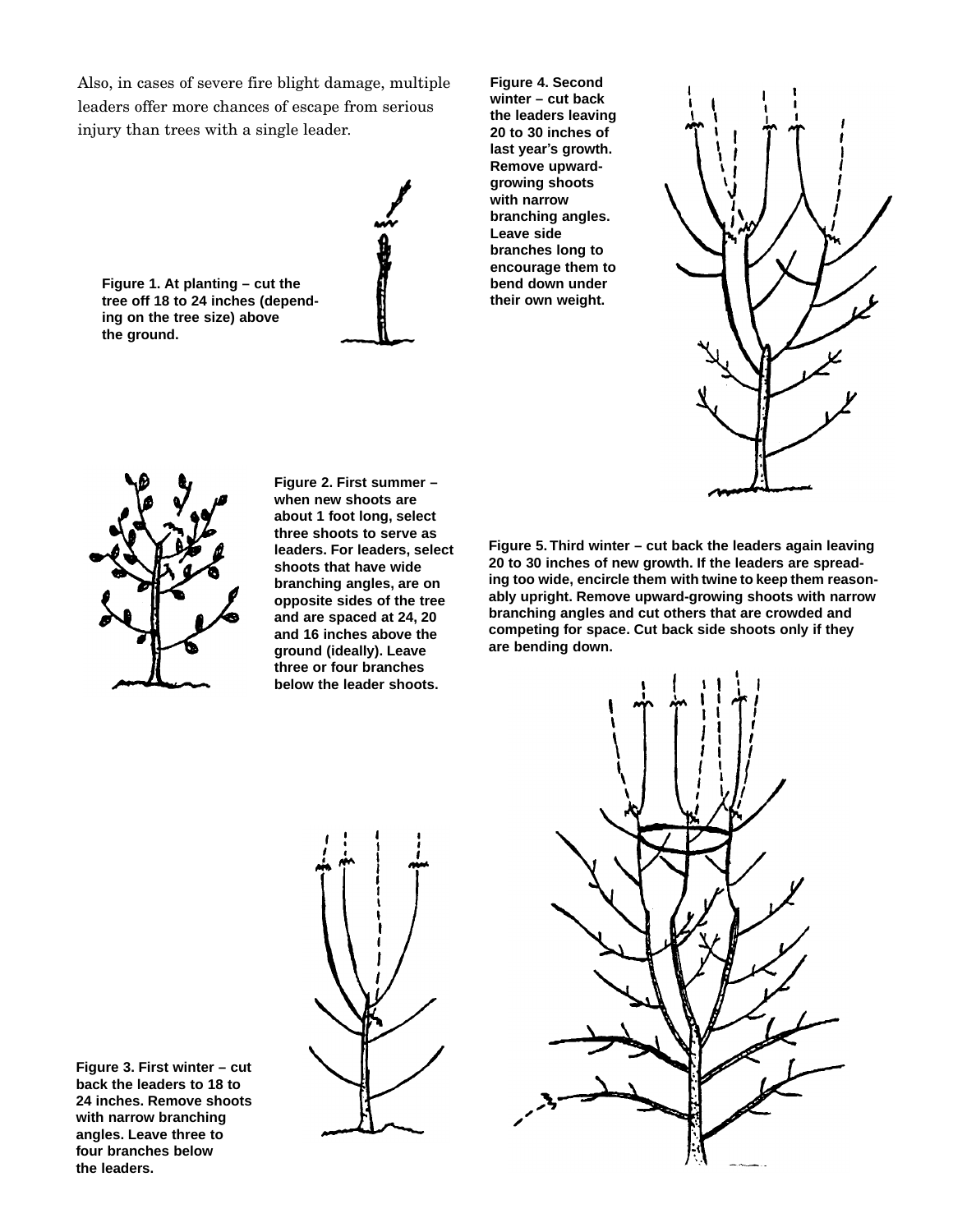**Figure 6. Fourth winter – cut back leaders and remove or cut back side shoots as described for the third winter. Cut back side shoots to just beyond flower buds (where flower buds are present). Continue to follow a similar pruning pattern on mature bearing trees.** 



Do major pruning in late winter; prune sparingly<br>in summer. Remove suckers that grow from the base of the trunk as soon as they are noted in the summer. Suckers from the Calleryana pear rootstock are thorny and have leaves that are distinctly different from others in the tree. If not pruned, rootstock from others in the tree. If not pruned, rootstock suckers often grow to become a significant part of the tree. Calleryana suckers bear tiny, worthless fruit.

On older bearing trees, continue to prune as<br>shown in Figure 6. Cut back the leaders by approximately 24 inches each winter (if they are growing vigorously). Thin crowded shoots as needed to allow light penetration into the tree. If fire blight becomes a serious problem, prune sparingly, since the vigorous  $\alpha$  serious problem, prune sparingly, since the vigorous shoots stimulated by pruning cuts are usually more susceptible to fire blight.

#### **Fertilization**

Fertilization of pear trees should be based on soil analysis results to avoid problems with nutrient

Î deficiencies or toxicities, but if these results are not available, as a general rule for newly planted trees when growth begins, apply  $1/2$  cup of balanced when growth begins, apply  $\pm 2$  cup of balanced for  $\frac{1}{3}$  or  $\frac{1}{3}$  or equivalent) in a 2-foot circle around the tree. Keep fertilizer at least 6 inches from after growth starts, apply  $1/2$  cup of  $13-13-13$  (or after growth starts, apply  $1/2$  cup of 13-13-13 (or equivalent) per year of age through the fourth year. Continue to apply about 2 cups per tree each spring.<br>If fire blight is a problem, discontinue fertilizer applications. If new growth is less than 6 inches per year, increase the amount of fertilizer. Mature trees growing in well-fertilized lawns generally receive. adequate nutrition through the lawn fertilization. Vigorous shoots are more vulnerable to fire blight, so Vigorous shoots are more vulnerable to fire blight, so use little or no fertilizer if blight is a problem.

Use ammonium sulfate (21-0-0) instead of<br>balanced fertilizer on highly alkaline soil (pH above balanced fertilizer on highly alkaline soil (pH above 7.5) to avoid phosphorus-induced iron deficiency on highly acid soils.

#### **Irrigation**

In most sections of Arkansas, supplemental water is required for optimal tree growth and fruiting. Water young trees at least weekly. Mature pear trees are drought tolerant, but growth and fruiting are better if they are watered weekly or biweekly. Be<br>sure irrigations are always sufficient to thoroughly sure irrigations are always sufficient to thoroughly soak the soil several inches deep.

#### **Weed Control**

 hoe, with plastic (or other types of mulching materials Weed competition can result in death or poor<br>growth of young trees. Keep an area at least the growth of young trees. He p an area at least the width of the canopy of young trees weed-free with a polypropylene ground cover is especially good for polypropylene ground cover is especially good for preventing weed growth. It is durable and allows water penetration while stopping weed growth. Only applicators with a thorough knowledge of the dangers and safety precautions should use chemical weed and safety precautions should use chemical weed killers. Consult your county Extension agent for information on weed control applications.